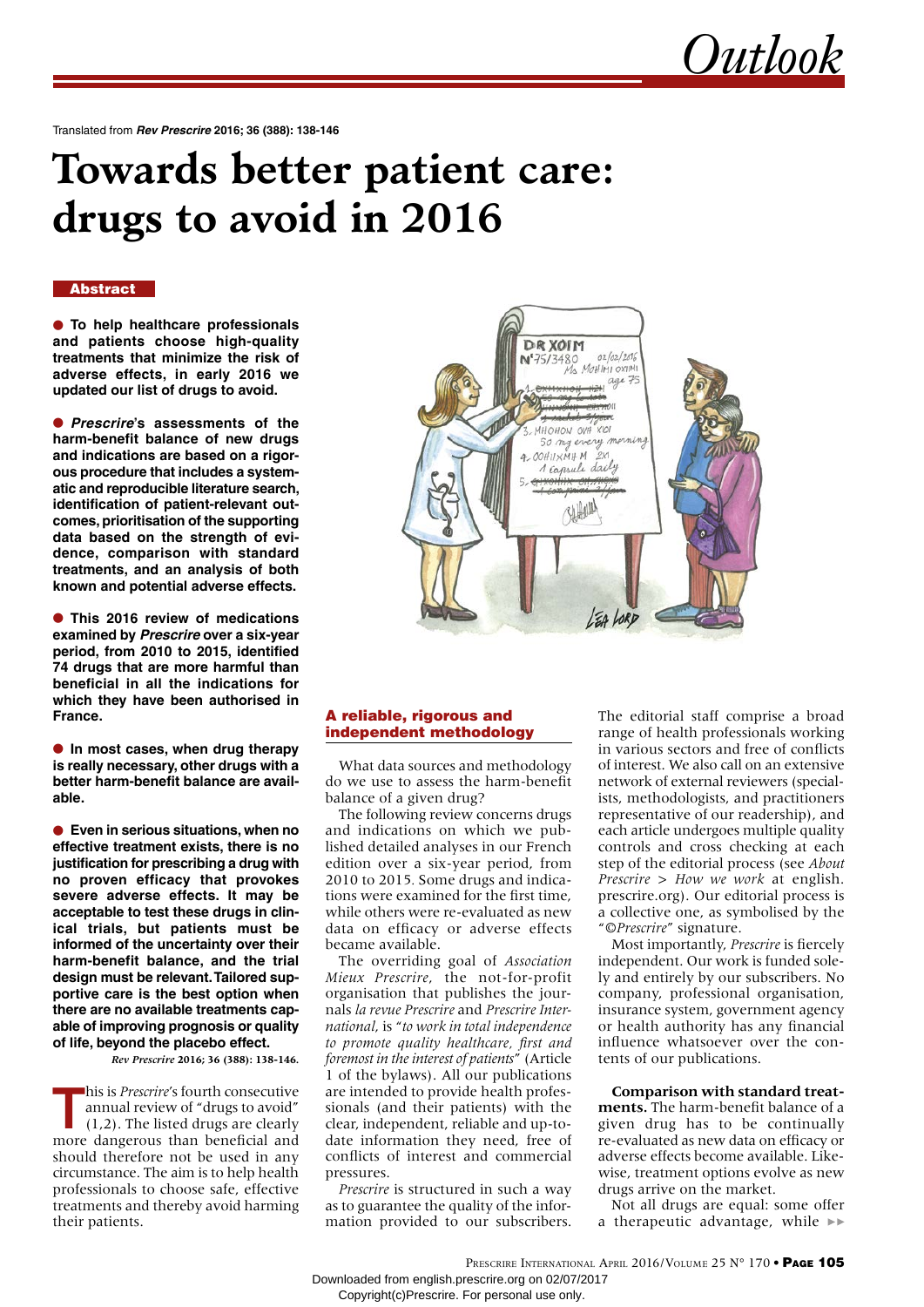

others are more harmful than beneficial and should not be used (3).

All *Prescrire*'s assessments of new drugs and indications are based on a systematic and reproducible literature search. The resulting data are then analysed collectively by our editorial staff, using an established procedure: – Efficacy data are prioritised: most weight is given to studies providing robust supporting evidence, i.e. well-conducted, double-blind, randomised controlled trials;

– The new drug is compared with a carefully chosen standard treatment (not necessarily a drug);

– The accent is placed on those clinical endpoints most relevant to the patients concerned. This means that we often ignore surrogate endpoints such as simple laboratory markers that have not been shown to correlate with a favourable clinical outcome (4,5).

**Careful analysis of adverse effects.** Adverse effects can be more difficult to analyse, as they are often less thoroughly documented than efficacy, and this discrepancy must be taken into account.

The adverse effect profile of each drug is assessed by examining data from clinical trials and animal pharmacotoxicology studies, and any pharmacological affiliation.

Marketing authorisation of a new drug does not signify that its harmbenefit balance has been fully documented. Indeed, rare but serious adverse effects may only emerge after several years of routine use (3).

**Empirical data and personal experience: risk of bias.** Empirical assessment of a drug's harm-benefit balance based on individual experience can help to guide further research but is subject to major bias and represents only weak evidence (3,4). For example, it can be difficult to attribute a specific outcome to a particular drug, as other factors must be taken into account, including the natural history of the disease, the placebo effect, the effect of another treatment the patient may not have mentioned, or a change in lifestyle or diet. Similarly, a doctor who sees an improvement in certain patients may be unaware that many other patients have been harmed by the same treatment (3).

The best way to overcome this subjective bias due to non-comparative evaluation of a few patients is to prioritise well-conducted clinical studies, particularly double-blind, randomised trials versus a standard treatment (3,4).

**Serious conditions with no effective treatment: patients should be informed of the consequences of interventions.** When faced with a serious condition for which there is no effective treatment, some patients opt to forgo treatment while others are willing to try any drug that might bring them even temporary relief, despite a risk of serious adverse effects.

When the short-term prognosis is poor, some health professionals may propose last-chance treatments without properly informing the patient of the harms, either intentionally or unwittingly.

Yet patients in this situation must not be treated as guinea pigs. It is very useful to enrol patients into clinical research provided they are informed of the harms and the uncertain nature of the possible benefits, and that the results are published in order to advance medical knowledge.

But patients must be aware that they are free to refuse to participate in clinical trials or to receive last-chance treatments with an uncertain harm-benefit balance. They must also be reassured that, if they do refuse, they will not be abandoned but continue to receive the best available care. Even though they are not aimed at modifying the outcome of the underlying disease, supportive care and symptomatic treatment are key elements of patient care.

By their very nature, clinical trials involve a high degree of uncertainty. In contrast, drugs used for routine care must have an acceptable harm-benefit balance. Marketing authorisation should only be granted on the basis of proven efficacy relative to a standard treatment, and an acceptable adverse effect profile: in general, little extra information on efficacy is collected once marketing authorisation has been granted (3).

#### 74 drugs more dangerous than beneficial

This review lists drugs that have an unfavourable harm-benefit balance in all their authorised indications, in other words drugs that should be removed from the market on account of their toxicity. Drugs with an unfavourable harm-benefit balance in certain situations but not in others have not been included.

Between 2010 and 2015, we identified 74 drugs marketed in France that are more dangerous than beneficial. They are listed below, based first on the therapeutic area in which they are

used and then in alphabetical order of their international nonproprietary names (INNs).

These 74 drugs comprise:

– Active substances with adverse effects that are disproportionate to the benefits they provide;

– Older drugs that have been superseded by new drugs with a better harm-benefit balance;

– Recent drugs that have a less favourable harm-benefit balance than existing options;

– Drugs that have no proven efficacy (beyond the placebo effect) but that carry a risk of serious adverse effects.

The main reasons why these drugs are considered to have an unfavourable harm-benefit balance are explained in each case. When available, better options are briefly mentioned, as are situations (serious or non-serious) in which there is no suitable treatment.

The differences between this year's and last year's lists are detailed in the inset on p. 107.

#### Antibiotics

• *Moxifloxacin* is no more effective than other fluoroquinolone antibiotics but can cause toxic epidermal necrolysis and fulminant hepatitis and has also been linked to an increased risk of cardiac disorders (*Prescrire Int* n° 62, 103; *Rev Prescrire* n° 371). Another fluoroquinolone such as *ciprofloxacin* or *ofloxacin* is a better option.

• *Telithromycin* has no advantages over other macrolide antibiotics but carries an increased risk of QT interval prolongation, hepatitis, visual disturbances and syncope (*Prescrire Int* n° 84, 88, 94, 106, 154). Another macrolide such as *spiramycin* is a better option.

#### **Cardiology**

• *Aliskiren*, an antihypertensive renin inhibitor, has not been shown to prevent cardiovascular events. On the contrary, a trial in diabetic patients showed that *aliskiren* was associated with an excess of cardiovascular events and renal failure *(Prescrire Int* n° 106, 129, 166). It is better to choose one of the many tried-and-tested antihypertensive drugs such as a thiazide diuretic or an angiotensin converting enzyme (ACE) inhibitor.

• *Bezafibrate*, *ciprofibrate* and *fenofibrate* are cholesterol-lowering drugs with no proven efficacy in the prevention of cardiovascular events (beyond the placebo effect), yet they all have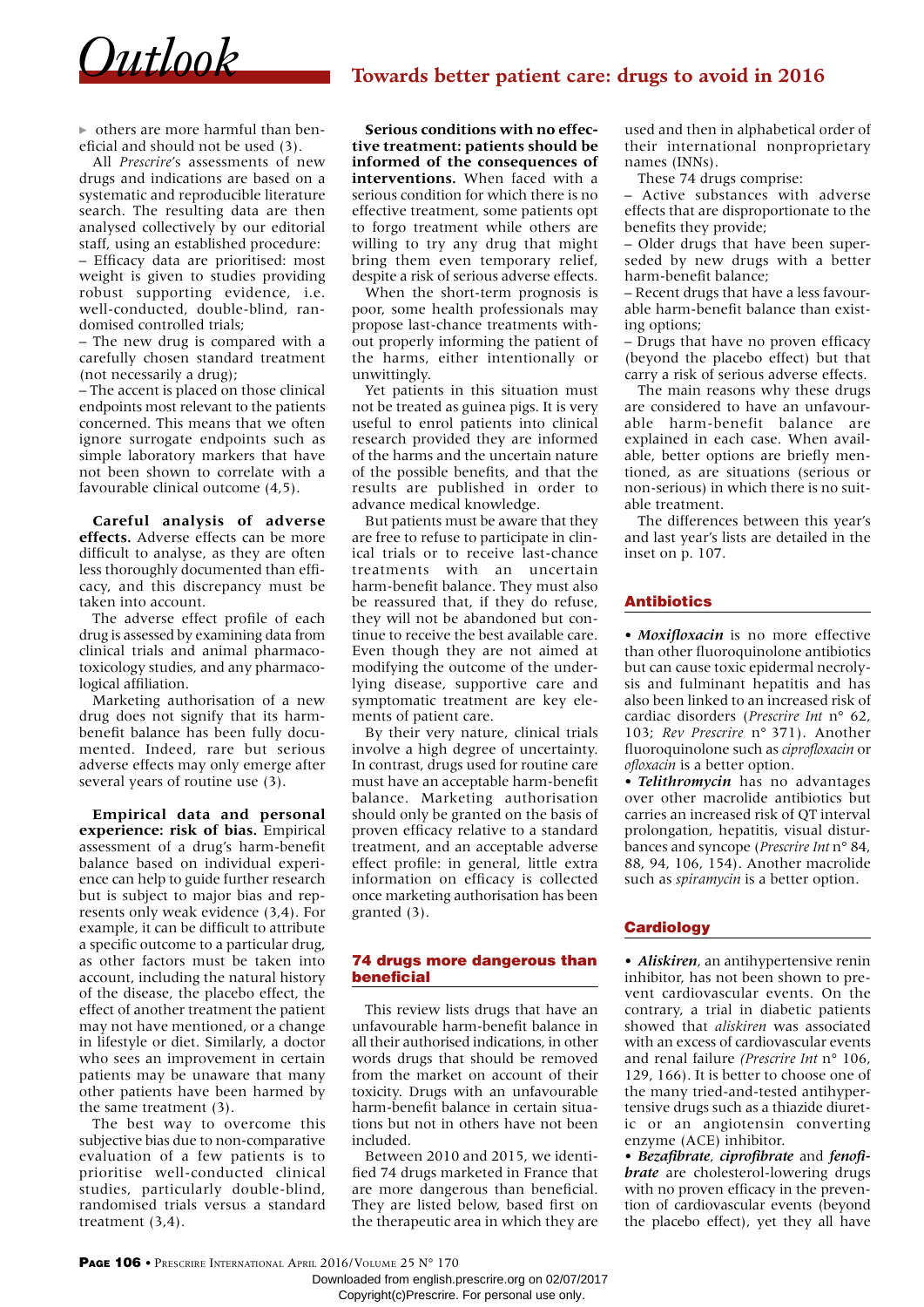numerous adverse effects, including cutaneous, haematological and renal disorders (*Prescrire Int* n° 85, 117). When a fibrate is justified, *gemfibrozil* is the only one that has been shown to prevent cardiovascular complications of hypercholesterolaemia, although renal function and serum creatine phosphokinase levels must be closely monitored. • *Ivabradine*, an inhibitor of the cardiac I<sub>f</sub> current, can cause visual disturbances, cardiovascular disorders (including myocardial infarction), potentially severe bradycardia and other cardiac arrhythmias. It has no advantages in angina or heart failure (*Prescrire Int* n° 88, 110, 118, 155, 165). Established treatments shown to be effective in angina include beta-blockers and the calcium channel blockers *amlodipine* and *verapamil*. There are also better options for heart failure: one is to refrain from adding another drug to an optimised treatment regimen; another is to use a beta-blocker with a proven impact on mortality.

• *Nicorandil*, a vasodilator with solely symptomatic efficacy in the prevention of effort angina, can cause severe mucocutaneous ulceration *(Prescrire Int* n° 81, 95, 110, 132). A nitrate is a better option to prevent angina attacks. • *Olmesartan*, an angiotensin II receptor blocker (ARB or sartan) that is no more effective than other ARBs in hypertension, can cause sprue-like enteropathy with chronic diarrhoea (potentially severe) and weight loss, and, possibly, an increased risk of cardiovascular mortality (*Prescrire Int*  n° 148). It is better to choose another of the many available ARBs, such as *losartan* or *valsartan*, which do not appear to have these adverse effects

• *Trimetazidine*, a drug with uncertain properties, is used in angina despite its only modest symptomatic efficacy (shown mainly in stress tests), yet it can cause parkinsonism, hallucinations and thrombocytopenia (*Prescrire Int* n° 84, 100, 106). It is better to choose better-known treatments for angina, such as certain beta-blockers or the calcium-channel blockers *amlodipine* and *verapamil*.

#### Dermatology - Allergy

• *Mequitazine*, a sedating antihistamine with antimuscarinic properties, used in allergies, has only modest efficacy but carries a higher risk than other antihistamines of cardiac arrhythmias due to QT prolongation in patients who are slow cytochrome isoenzyme P450 CYP2D6 metabolisers, and during

### **Notable changes in the 2016 update: citalopram, escitalopram, diclofenac added to the list of drugs to avoid**

Three of the drugs that have featured in our list of drugs to avoid since the first version, published in 2013, were withdrawn from the French market in 2015 by the pharmaceutical companies concerned: asenapine for manic episodes; iron dextran for anaemia; and floctafenine for moderate pain.

**Pirfenidone: not listed in 2016, but many uncertainties.** All the drugs listed in our 2015 review are also included this year, with the exception of pirfenidone, whose harm-benefit balance in idiopathic pulmonary fibrosis has become more uncertain in light of new clinical data. Its clinical evaluation includes some favourable data but still does not show whether or not pirfenidone reduces mortality, even after one year. It is not clear whether the uncertain benefit of this treatment outweighs its harms, which markedly reduce the quality of life of patients whose life expectancy is short, but this does not justify its continued inclusion in our list of drugs to avoid (Rev Prescrire n° 384).

**Confirmation: thiocolchicoside, venlafaxine, omalizumab.** In 2015, we reexamined certain aspects of the harmbenefit balance of several drugs from our list of drugs to avoid. Our re-evaluation of thiocolchicoside, a drug with a similar chemical structure to colchicine, confirmed its place on the list. Thiocolchicoside has a variety of serious hepatic, pancreatic, muscular, haematological and neurological adverse effects, yet has not been shown to be more effective than placebo in muscle pain (Prescrire Int n° 168).

Re-analysis also confirmed venlafaxine as an antidepressant to be avoided. This antidepressant with serotonergic and noradrenergic activity causes more cardiovascular adverse effects, and is more likely to result in death in the event of overdose,

than many other antidepressants over which it has no proven advantages (Rev Prescrire n° 386 and Prescrire Int n° 170).

Omalizumab, which is authorised for use in asthma and chronic spontaneous urticaria, is no more effective than a corticosteroid. In addition to its immunosuppressant effect, this monoclonal antibody causes hypersensitivity reactions and cardiac disorders (Prescrire Int n° 115, 161).

**Additions: drugs that are more harmful than similar options.** An analysis of the cardiac adverse effects of antidepressants revealed that the "selective" serotonin reuptake inhibitors (SSRIs) citalopram and escitalopram are no more effective than other SSRIs but cause more cardiac disorders, including dosedependent prolongation of the QT interval and torsades de pointes (Rev Prescrire n° 386).

Analysis of the cardiovascular adverse effects of nonsteroidal anti-inflammatory drugs (NSAIDs) revealed that diclofenac causes more cardiovascular adverse effects, including myocardial infarction, heart failure and cardiovascular deaths than other NSAIDs, such as ibuprofen (up to a maximum dose of 1200 mg per day) or naproxen, but is no more effective. In the absence of evidence to the contrary, aceclofenac was considered to expose patients to similar risks to diclofenac due to their chemical affiliation, and should therefore also be avoided (Prescrire Int n° 167; Rev Prescrire n° 374).

The efficacy of defibrotide, an antithrombotic authorised in severe hepatic venoocclusive disease following haemopoietic stem cell transplantation, is too uncertain when balanced against its serious adverse effects, in particular haemorrhages (Prescrire Int n° 164).

#### ©Prescrire

co-administration of drugs that inhibit this isoenzyme (*Rev Prescrire* n° 337). A non-sedating antihistamine without antimuscarinic activity, such as *loratadine* or *cetirizine*, is a better option in this situation.

• *Omalizumab* in chronic spontaneous urticaria (see the Pulmonology - ENT section on p. 111) (*Prescrire Int* n° 161). • Injectable *promethazine*, an antihistamine used to treat severe urticaria, can cause thrombosis, skin necrosis and gangrene following extravasation or

inadvertent injection into an artery (*Rev Prescrire* n° 327). Injectable *dexchlorpheniramine*, which does not appear to carry these risks, is a better option.

• Topical *tacrolimus*, an immunosuppressant used in atopic eczema, can cause skin cancer and lymphoma, yet its efficacy is barely different from that of topical corticosteroids (*Prescrire Int* n° 101, 110, 131; *Rev Prescrire* n° 367). Judicious use of a topical corticosteroid to treat flare-ups is a better option in this situation.  $\mathbf{b}\in\mathbf{b}$ 

PRESCRIRE INTERNATIONAL APRIL 2016/VOLUME 25 N° 170 • PAGE 107 Downloaded from english.prescrire.org on 02/07/2017

Copyright(c)Prescrire. For personal use only.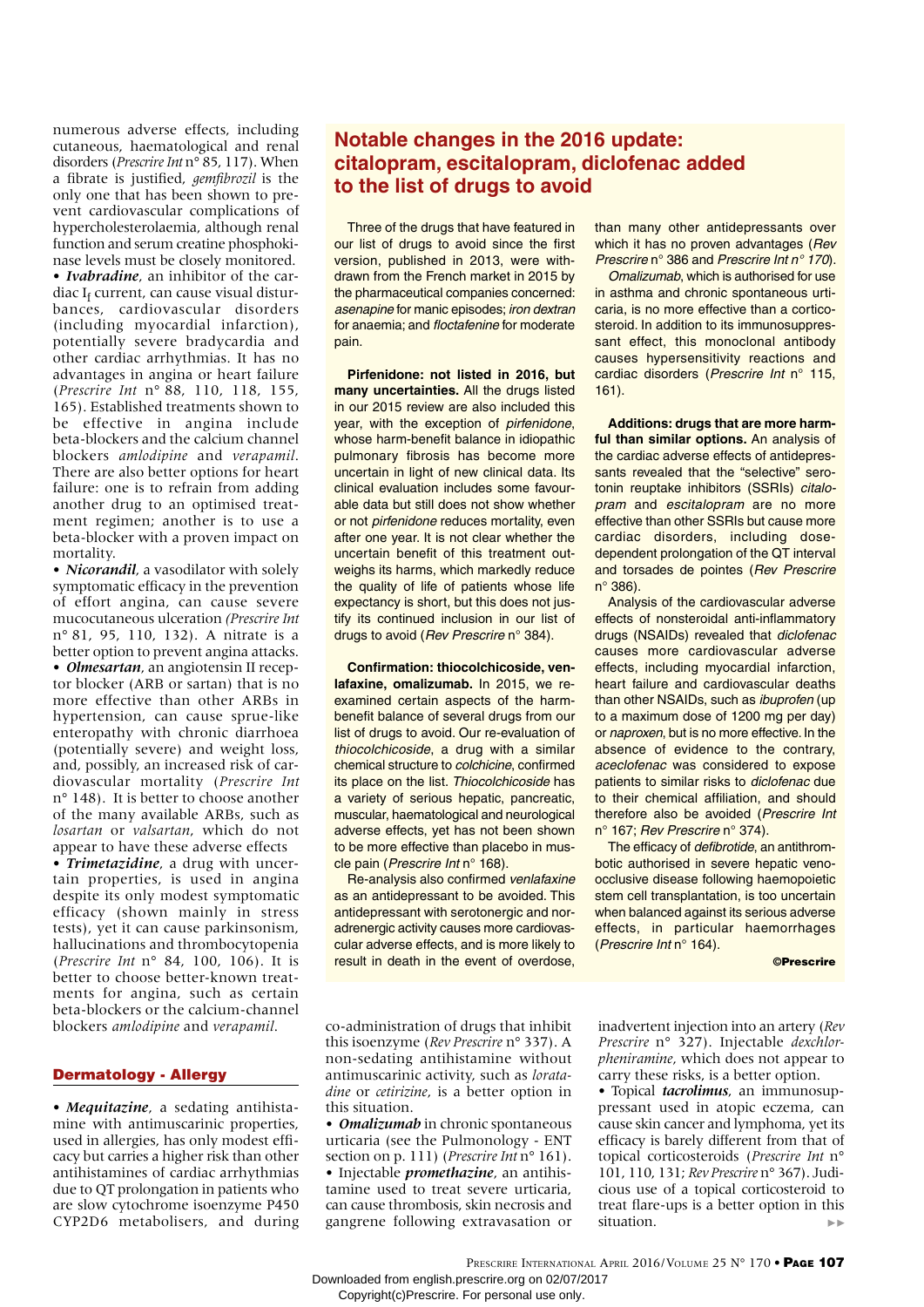

#### Diabetes - Nutrition

• Gliptins inhibit dipeptidylpeptidase-4 (DPP-4), an enzyme that catabolises the gut hormones (incretins) that stimulate postprandial insulin secretion, but these drugs have no proven efficacy against the complications of diabetes (cardiovascular events, renal failure, neurological disorders, etc.). This is the case of *linagliptin*, *saxagliptin*, *sitagliptin* and *vildagliptin*, whether used alone or in combination with *metformin*. These four drugs have an unfavourable adverse effect profile that includes severe hypersensitivity reactions (anaphylaxis, Stevens-Johnson syndrome), infections (urinary tract and upper respiratory tract infections), pancreatitis, bullous pemphigoid and intestinal obstruction (*Prescrire Int* n° 121, 135, 138, 158, 167; *Rev Prescrire* n° 365, 366). A proven treatment such as *metformin*, or *glibenclamide* or *insulin* if *metformin* is insufficiently effective, or targeting a higher HbA1c, are more reasonable choices.

• *Orlistat* has only modest and transient efficacy in terms of weight loss (about 3.5 kg more than placebo after 12 to 24 months). There is no evidence of long-term efficacy. Gastrointestinal disorders are very frequent, while other adverse effects include liver damage, hyperoxaluria and bone fractures in adolescents. *Orlistat* alters the gastrointestinal absorption of many nutrients (fat-soluble vitamins A, D, E and K), leading to a risk of deficiency, and also reduces the efficacy of some drugs (thyroid hormones, some antiepileptics). Oral contraceptive efficacy can be reduced if *orlistat* provokes severe diarrhoea *(Prescrire Int* n° 57, 71, 107, 110; *Rev Prescrire* n° 374). There are currently no drugs capable of inducing permanent weight loss. It is better to focus on dietary changes and physical activity.

#### Gastroenterology

• *Domperidone* and *droperidol*, two neuroleptics, can cause ventricular arrhythmias and sudden death, which are disproportionate to the symptoms and their weak efficacy against nausea and vomiting, and, for *domperidone*, against gastro-oesophageal reflux (*Prescrire Int* n° 129, 144; *Rev Prescrire* n° 365, 371). Other drugs such as antacids and *omeprazole* have a much better harm-benefit balance in gastrooesophageal reflux disease. In the rare situations in which treatment with an  $*$ antiemetic neuroleptic appears justified,

it is better to use *metoclopramide*, very carefully, at the lowest possible dose and for the shortest possible period.

• *Prucalopride*, a drug chemically related to neuroleptics, is authorised for chronic constipation but shows only modest efficacy, in about one in six patients. Its adverse effect profile is poorly documented, particularly with respect to cardiovascular disorders (palpitations, ischaemic cardiovascular events, possible QT prolongation) and teratogenicity (*Prescrire Int* n° 116, 137). There is no justification for exposing patients with simple constipation to such risks. If dietary measures are ineffective, then bulk-forming laxatives, osmotic laxatives or, very occasionally, other laxatives (lubricants, stimulants, or rectal preparations), used carefully and patiently, are safer than *prucalopride*.

#### Gynaecology - Endocrinology

• *Tibolone*, a synthetic steroid hormone used for postmenopausal replacement therapy, has androgenic, oestrogenic and progestogenic properties and carries a risk of cardiovascular disorders, breast cancer and ovarian cancer *(Prescrire Int* n° 83, 11, 137). When hormone therapy is chosen despite the inherent risks, the most reasonable option is an oestrogenprogestogen combination, used at the lowest possible dose and for the shortest possible period.

#### Neurology

**Alzheimer's disease.** The drugs available for Alzheimer's disease in early 2016 have only minimal and transient efficacy. They are also difficult to use because of their disproportionate adverse effects and many interactions with other drugs. None of the available drugs has been shown to slow progression toward dependence, yet all carry a risk of life-threatening adverse effects and severe drug interactions (*Prescrire Int* n° 128; *Rev Prescrire* n° 363, 364). It is better to focus on reorganising the patient's daily life, keeping him or her active and providing support and help for caregivers.

• *Donepezil*, *galantamine* and *rivastigmine*, three cholinesterase inhibitors, can cause gastrointestinal disorders (including severe vomiting), neuropsychiatric disorders, cardiac disorders (including bradycardia, malaise and syncope) and cardiac conduction disorders; *galantamine* can cause serious skin disorders (*Prescrire Int* n° 162, 166; *Rev Prescrire* n° 337, 340, 344, 349).

• *Memantine*, an NMDA glutamate receptor antagonist, can cause neuropsychiatric disorders such as hallucinations, confusion, dizziness, headache (creating a risk of violent behaviour) and seizures (*Rev Prescrire* n° 359, 362, \* 374).

**Multiple sclerosis.** The standard "disease-modifying" treatment for multiple sclerosis is *interferon beta*, despite its limitations and many adverse effects. The harm-benefit balance of other such treatments is no better and sometimes clearly unfavourable. This is particularly the case of two immunosuppressants, which have disproportionate adverse effects and should be avoided.

• *Natalizumab*, a monoclonal antibody, can lead to life-threatening opportunistic infections, including progressive multifocal leukoencephalopathy (in about 2 per 1000 patients), potentially severe hypersensitivity reactions and liver damage (*Rev Prescrire* n° 330, 333, 374).

• *Teriflunomide* has potentially life-threatening adverse effects, including liver damage, leukopenia and infections. There is also a risk of peripheral neuropathy (*Rev Prescrire* n° 373).

**Miscellaneous.** A number of drugs used in migraine and Parkinson's disease should also be avoided.

• *Flunarizine* and *oxetorone*, two neuroleptics used to prevent migraine attacks, have at best only modest efficacy (*flunarizine* prevents about one attack every two months) but can cause extrapyramidal disorders, cardiac disorders and weight gain (*Prescrire Int* n° 137). It is better to choose another drug such as *propranolol*.

• *Tolcapone*, an antiparkinsonian drug, can cause life-threatening liver damage (*Rev Prescrire* n° 330). When other treatment options have been exhausted, *entacapone* is a better option.

#### Oncology - Haematology

• *Catumaxomab*, used in malignant ascites, has serious adverse effects (possibly fatal) in more than three-quarters of patients (*Prescrire Int* n° 109). Paracentesis is a better option, repeated as necessary to control symptoms.

• *Defibrotide*, an antithrombotic approved to treat severe hepatic veno-occlusive disease following haemopoietic stem cell transplantation, had no more impact on mortality or complete disease remission

PAGE 108 • PRESCRIRE INTERNATIONAL APRIL 2016/VOLUME 25 N° 170

Downloaded from english.prescrire.org on 02/07/2017 Copyright(c)Prescrire. For personal use only.

<sup>\*</sup> Correction made after initial publication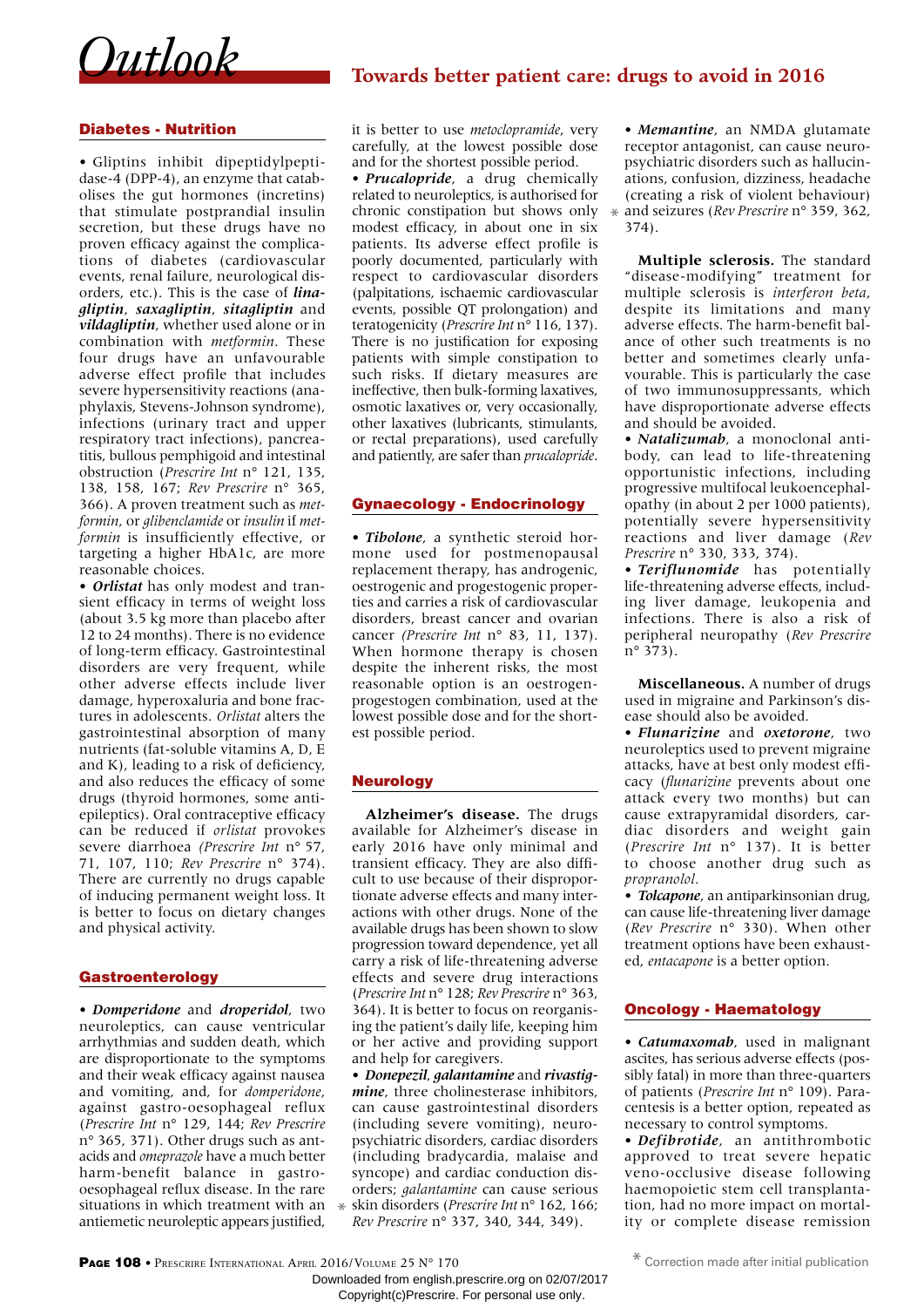than symptomatic treatment in an unblinded trial, but provokes sometimes fatal haemorrhages (*Prescrire Int* n° 164). It is better to focus on preventive measures and symptomatic treatments.

• *Panitumumab* does not prolong survival in metastatic colorectal cancer, yet about 90% of patients experience adverse effects, which include severe skin damage (sometimes resulting in fatal infections), gastrointestinal and ocular disorders, interstitial lung disease and hypersensitivity reactions (*Prescrire Int* n° 138). It is unreasonable to add *panitumumab* to tried-and-tested chemotherapy regimens such as those based on *fluorouracil*, alone or combined with other cytotoxic drugs.

• *Trabectedin* showed no tangible efficacy in comparative trials in ovarian cancer and soft-tissue sarcomas but has very frequent and severe gastrointestinal, haematological, hepatic and muscular adverse effects (*Prescrire Int*  n° 102, 120; *Rev Prescrire* n° 360). It is unreasonable to add *trabectedin* to platinum-based chemotherapy for ovarian cancer. When chemotherapy is ineffective in patients with softtissue sarcomas, it is best to focus on appropriate supportive care.

• *Vandetanib* has no proven impact on survival in patients with metastatic or inoperable medullary thyroid cancer. Too many patients were lost to follow-up in placebo-controlled trials to show an increase in progression-free survival. Serious adverse effects (diarrhoea, pneumonia, hypertension) occur in about one-third of patients. There is also a risk of interstitial lung disease, torsades de pointes and sudden death (*Prescrire Int* n° 131). Here too it is best to focus on tailored supportive care.

• *Vinflunine* has uncertain efficacy in advanced and metastatic bladder cancer. A clinical trial provided weak evidence that *vinflunine* increases median survival by two months at best compared with palliative care. There is a high risk of haematological adverse effects (including aplastic anaemia), and a risk of serious infections and cardiovascular disorders (torsades de pointes, myocardial infarction, ischaemic heart disease), sometimes resulting in death (*Prescrire Int* n° 112). When platinum-based chemotherapy is ineffective, it is best to focus on tailored supportive care.

#### Pain - Rheumatology

• **Analgesics.** Many nonsteroidal anti-inflammatory drugs (NSAIDs) should be avoided, especially since alternatives with a better harm-benefit balance are available. *Paracetamol* is the first-choice analgesic: it is effective for moderate pain and poses little danger when taken at the appropriate dosage. Certain NSAIDs, such as *ibuprofen* and *naproxen*, used at the lowest effective dose and for the shortest possible period, are an alternative.

• Cox-2 inhibitors (coxibs) such as *celecoxib*, *etoricoxib* and *parecoxib*  have been linked to an excess of cardiovascular events (including myocardial infarction and thrombosis) and skin reactions by comparison with other, equally effective NSAIDs (*Prescrire Int* n° 167; *Rev Prescrire* n° 344, 361, 374).

• *Diclofenac* and *aceclofenac* cause more cardiovascular adverse effects (including myocardial infarction and heart failure) and cardiovascular deaths than other, equally effective NSAIDs (*Prescrire Int* n° 167; *Rev Prescrire* n° 362, 374).

• *Ketoprofen* gel causes more photosensitivity reactions (eczema, bullous rash) than other, equally effective topical NSAIDs (*Prescrire Int* n° 109, 137). • *Piroxicam*, when used systemically, is associated with an increased risk of gastrointestinal and cutaneous disorders (including toxic epidermal necrolysis (Lyell's syndrome)) but is not more effective than other NSAIDs (*Rev Prescrire* n° 321).

**Osteoporosis.** Several drugs authorised for osteoporosis should be avoided because their efficacy is at best modest and they have potentially serious adverse effects. When non-drug measures plus calcium and vitamin D supplementation prove inadequate, *alendronic acid* or an alternative, *raloxifene*, have a better harm-benefit balance than other options, despite the significant limitations of both drugs.

• *Denosumab* 60 mg in osteoporosis has very modest efficacy in the prevention of osteoporotic fractures and no efficacy for "bone loss" during prostate cancer, but carries a disproportionate risk of adverse effects, including back pain, musculoskeletal pain, and serious infections (including endocarditis) due to the immunosuppressive effects of this monoclonal antibody (*Prescrire Int* n° 117, 130, 168). There is no known satisfactory drug treatment for "bone loss" (**a**).

• *Strontium ranelate* has only modest efficacy in the prevention of recurrent vertebral fractures. Yet its adverse effects include neuropsychiatric disorders, cardiovascular disorders (including venous thrombosis and pulmonary embolism, myocardial infarction and cardiovascular death), and hypersensitivity reactions including toxic epidermal necrolysis and DRESS syndrome (Drug Reaction with Eosinophilia and Systemic Symptoms) (*Prescrire Int* n° 117, 125, 139, 142, 156).

**Osteoarthritis.** Drugs authorised as disease-modifying osteoarthritis drugs should be avoided because they have significant adverse effects but no proven efficacy beyond the placebo effect. A better option in this situation is *paracetamol* as the first-choice treatment for pain, when taken at the appropriate dosage. Carefully chosen and closely monitored nonsteroidal anti-inflammatory drug therapy is sometimes an acceptable option.

• *Diacerein* causes gastrointestinal disorders (including gastrointestinal bleeding and melanosis coli), angioedema and hepatitis (*Rev Prescrire* n° 282, 321; *Prescrire Int* n° 159).

• *Glucosamine* causes allergic reactions (angioedema, acute interstitial nephritis) and hepatitis (*Prescrire Int* n° 84, 137; *Rev Prescrire* n° 380).

**Miscellaneous.** A number of other drugs used primarily in rheumatology should be avoided.

• Muscle relaxants with no proven efficacy beyond the placebo effect: *methocarbamol* has many adverse effects, including gastrointestinal and cutaneous disorders (angioedema); *thiocolchicoside,* which is related to *colchicine,* causes diarrhoea, stomach pain, photodermatosis and possibly convulsions; it is also genotoxic and teratogenic (*Rev Prescrire* n° 282, 321, 313, 367; *Prescrire Int* 168). There is no justification for exposing patients with simple muscle pain to these adverse effects. An effective analgesic such as *paracetamol* is a better option, when taken at the appropriate dosage.

• *Pegloticase*, a recombinant urate oxidase used in severe gout, has modest short-term symptomatic efficacy and disproportionate adverse effects, including severe reactions during infusion (despite premedication), anaphylaxis, severe skin infections and, possibly, severe cardiac disorders *(Rev Prescrire* n° 365). When treatment ►►

PRESCRIRE INTERNATIONAL APRIL 2016/VOLUME 25 N° 170 • PAGE 109

Downloaded from english.prescrire.org on 02/07/2017

*a- A 120-mg strength denosumab product is notably authorised for bone metastases from solid tumours. In this setting, denosumab offers no tangible clinical advantage, but its harms do not clearly outweigh its benefits (Prescrire Int n° 130).*

Copyright(c)Prescrire. For personal use only.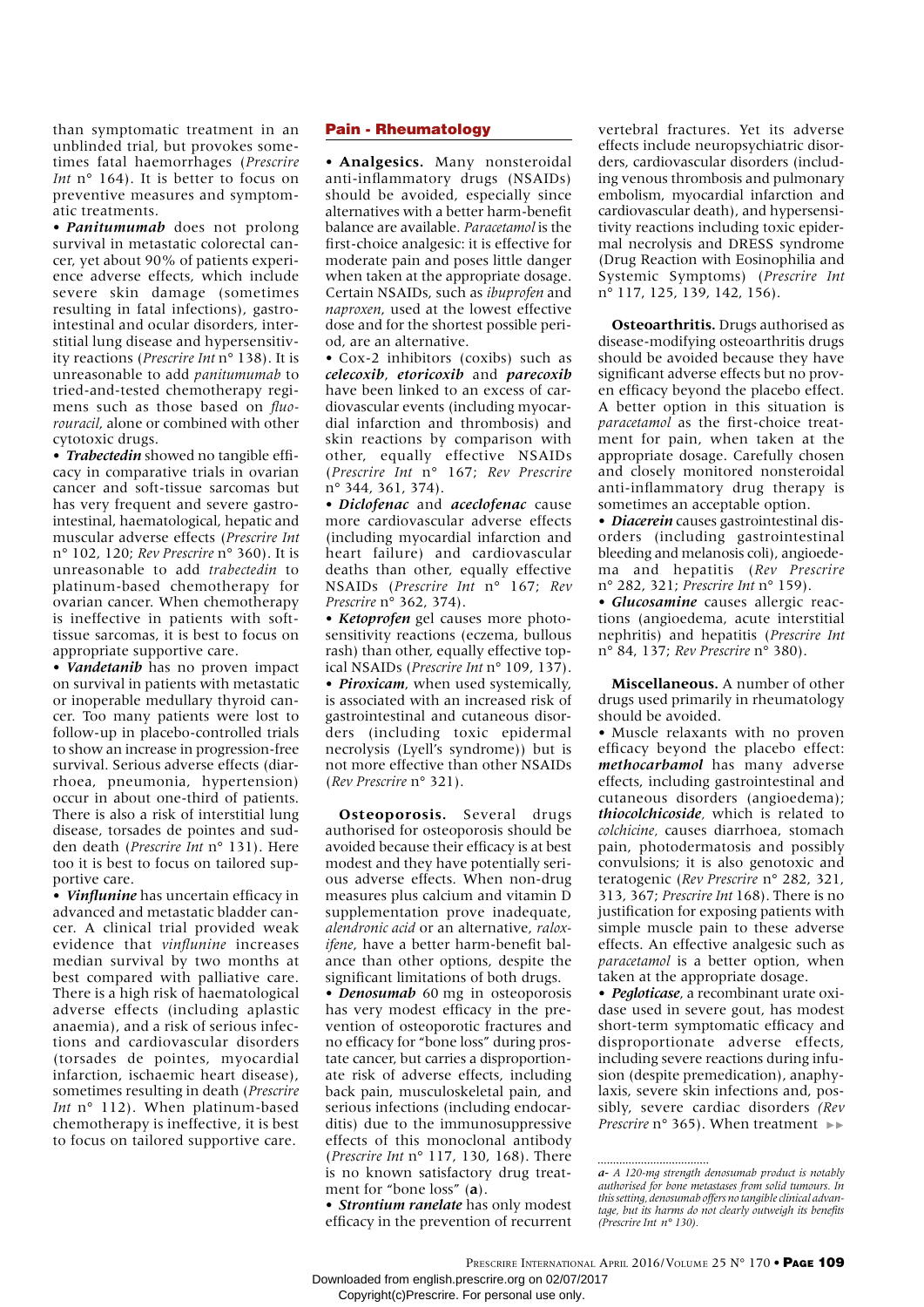# *Outlook* **Towards better patient care: drugs to avoid in 2016**

with the first-choice drug *allopurinol* and the alternative *probenecid* is inadequate or risky, it is better to manage attacks with symptomatic treatments, pending a better solution.

• *Quinine*, used to treat cramps, can have life-threatening adverse effects including anaphylactic reactions, haematological disorders (including thrombocytopenia, haemolytic anaemia, agranulocytosis, and pancytopenia) and cardiac arrhythmias. These adverse effects are disproportionate in view of its poor efficacy (*Rev Prescrire* n° 337, 344). There are no drugs with a favourable harm-benefit balance for patients with cramps. Stretching is sometimes beneficial (*Rev Prescrire* n° 363).

• Colchimax° (*colchicine* + *opium powder* + *tiemonium*) should be avoided in gout attacks because the action of powdered *opium* and *tiemonium* can mask the onset of diarrhoea, which is an early sign of potentially fatal *colchicine* overdose (*Prescrire Int* n° 147). A nonsteroidal anti-inflammatory drug, or *colchicine* alone, are better options in this situation.

• The *dexamethasone* + *salicylamide* + *hydroxyethyl salicylate* combination (*Rev Prescrire* n° 345) and the *prednisolone* + *dipropylene glycol salicylate* combination (*Rev Prescrire* n° 338), when applied to the skin, expose patients to the adverse effects of corticosteroids and to *salicylate* hypersensitivity reactions. Other drugs such as oral *paracetamol* (at the appropriate dosage) and topical *ibuprofen* have a better harm-benefit balance in patients with painful sprains or tendinopathy, in conjunction with non-drug measures (rest, ice, splints).

#### Psychiatry - Addiction

**Antidepressants.** Several drugs authorised for depression carry a greater risk of severe adverse effects but are no more effective than alternative treatments. In general, antidepressants have only modest efficacy and often take some time to work. It is better to choose an antidepressant with an adequately documented adverse effect profile.

• *Agomelatine* has no proven efficacy beyond the placebo effect, but can cause hepatitis and pancreatitis, suicide and aggression, as well as serious skin disorders including Stevens-Johnson syndrome (*Prescrire Int* n° 136, 137).

• *Duloxetine*, a serotonin and norepinephrine reuptake inhibitor, not only has the adverse effects of the so-called "selective" serotonin reuptake inhibitors (SSRIs) but also carries a risk of cardiac disorders (hypertension, tachycardia, arrhythmias, etc.) due to its noradrenergic activity. *Duloxetine* can also cause hepatitis and severe cutaneous hypersensitivity reactions such as Stevens-Johnson syndrome (*Prescrire Int* n° 85, 100, 111, 142; *Rev Prescrire* n° 384).

• *Citalopram* and *escitalopram* are SSRI antidepressants that increase the incidence of QT prolongation and torsades de pointes compared with other SSRI antidepressants (*Rev Prescrire*  n° 369, 386).

• *Milnacipran* and *venlafaxine*, two non-tricyclic, non-SSRI, nonmonoamine oxidase inhibitor (MAOI) antidepressants, have both serotonergic and noradrenergic activity. Not only do they have the adverse effects of SSRI antidepressants, they also cause cardiac disorders (hypertension, tachycardia, arrhythmias, QT prolongation) due to their noradrenergic activity. In addition, *venlafaxine* overdoses are associated with a high risk of cardiac arrest (*Rev Prescrire* n° 338, 343, 386 and *Prescrire Int* n° 170).

• *Tianeptine*, a drug with no proven efficacy, can cause hepatitis, lifethreatening skin reactions (including bullous rash), abuse and addiction (*Prescrire Int* n° 127, 132).

**Other psychotropic drugs.** Some other psychotropic drugs have unacceptable adverse effects.

• *Dapoxetine*, a "selective" SRI, is used for premature ejaculation with sexual dissatisfaction. Its adverse effects are disproportionate to its very modest efficacy and include aggressive outbursts, serotonin syndrome and syncope (*Prescrire Int* n° 105; *Rev Prescrire*  n° 355). A psychological and behavioural approach is a better option in this situation.

• *Etifoxine*, a drug poorly evaluated in anxiety, can cause hepatitis and severe hypersensitivity reactions (including DRESS syndrome, Stevens-Johnson syndrome and toxic epidermal necrolysis) (*Prescrire Int* n° 136; *Rev Prescrire* n° 376). When an anxiolytic drug is justified, it is better to choose a benzodiazepine, for the shortest possible period.

**Smoking cessation.** Some drugs authorised to assist with smoking cessation are no more effective than *nicotine* and have more adverse effects. When a drug is needed to help with smoking cessation, *nicotine* is a better choice.

• *Bupropion*, an amphetamine, can cause neuropsychiatric disorders (including aggressiveness, depression



PAGE 110 • PRESCRIRE INTERNATIONAL APRIL 2016/VOLUME 25 N° 170

Downloaded from english.prescrire.org on 02/07/2017 Copyright(c)Prescrire. For personal use only.